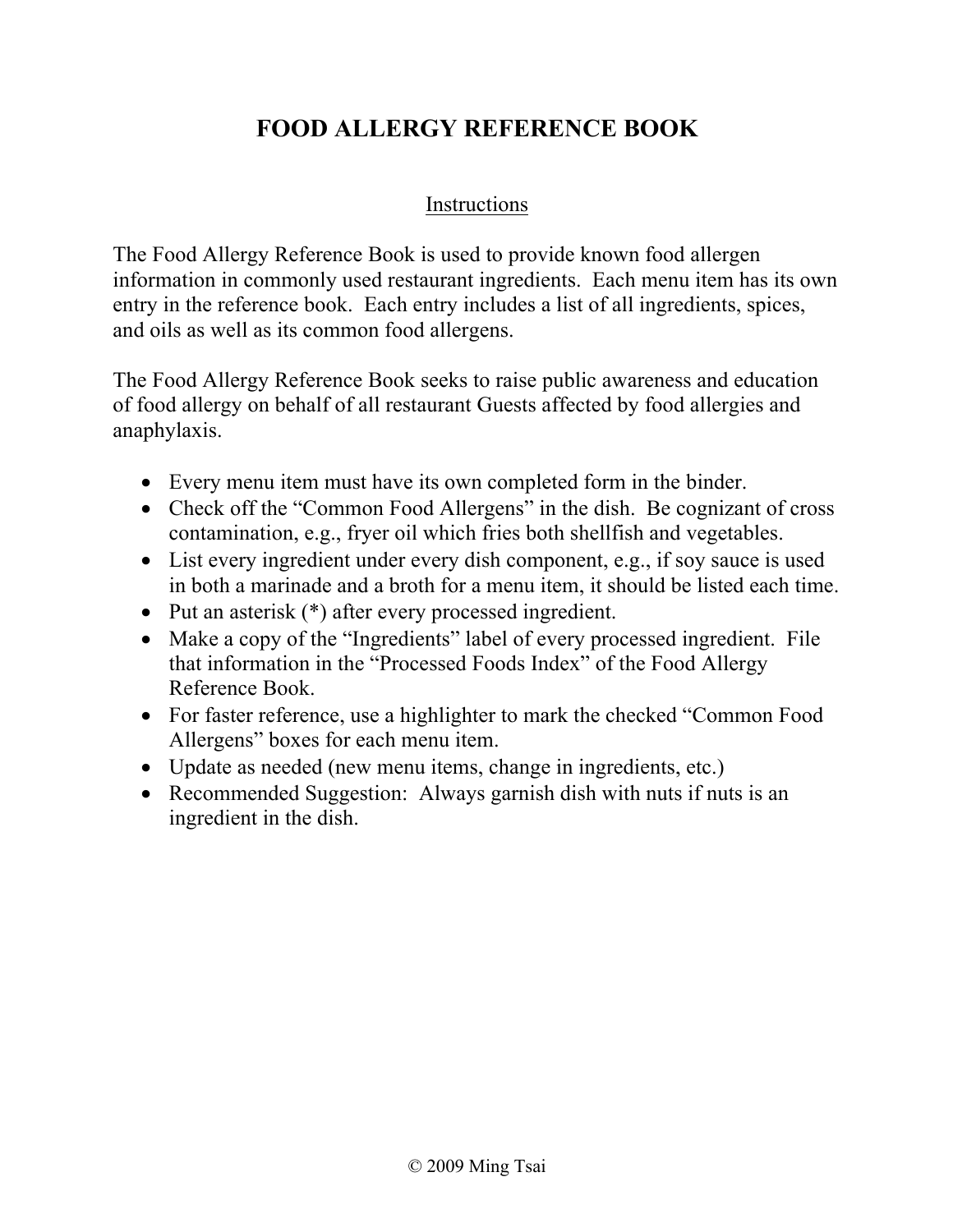#### **Common Restaurant Scenario**

*Communication among Front of House, Kitchen, and Guest with Food Allergies*

- 1. Guest reads **"**If you have any food allergies, please make your server aware when ordering" at bottom of menu.
- 2. At table, Guest gives complete list of food allergies and dietary restrictions to Server.
- 3. Server asks Guest questions regarding severity of the allergy.
- 4. Server asks Guest to pick a few dishes off the menu that are of interest, specifically discussing proteins (i.e., main elements) of the dish he or she would like to enjoy.

*Guest-Server interaction streamlines itself the more knowledge Server has regarding common allergens present on the menu.*

- 5. Server and Chef consult **Food Allergy Reference Book** to confirm menu recommendations for Guest.
- 6. After Chef offers or approves recommendations, Server returns to Guest's table and relays menu information. Server and Guest agree upon allergen-free menu items and/or dish modifications.
- 7. Server rings in order and HIGHLIGHTS all tickets. *For example, at Blue Ginger, there are two tickets – one at Expediter Station and one at Mid-Wok Station. Server must highlight BOTH tickets to alert Chef and line cooks.*
- 8. Chef or Expediter approves and INITIALS all highlighted tickets.
- 9. Chef or Server brings approved dish to Guest, reiterates Guest's allergies and confirms dish is free of said allergens.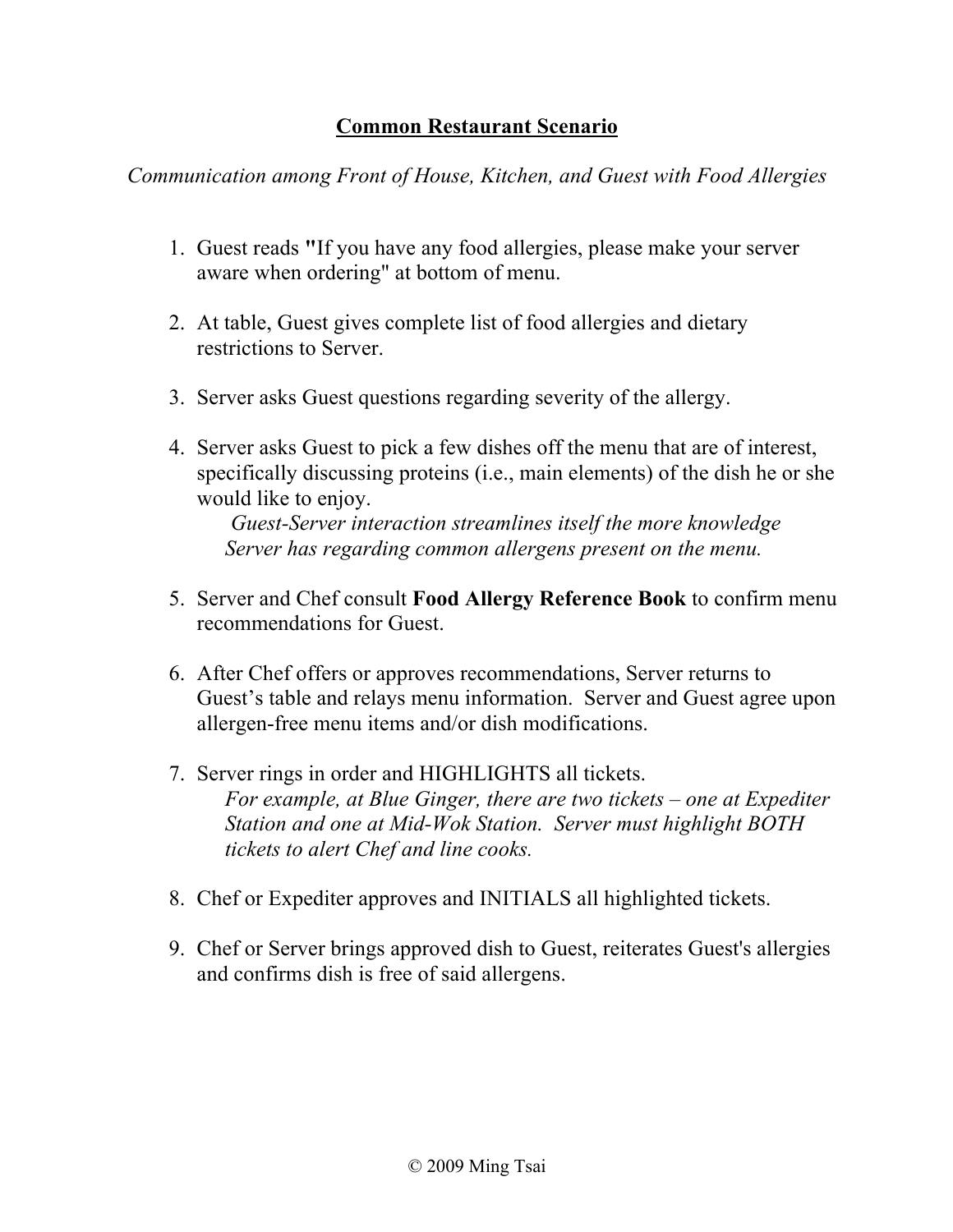# **MASTER RECIPE**

**Dish Name:** 

## **Contains the Following Common Food Allergens Check & Highlight All That Apply**

| Peanuts   | Sov   | Dairy | Shellfish |
|-----------|-------|-------|-----------|
| Tree Nuts | Wheat | Eggs  | Fish      |

**INGREDIENTS - List all below, including spices and oils**

**\* = PROCESSED INGREDIENT (See alpha index in back for complete list of components)**